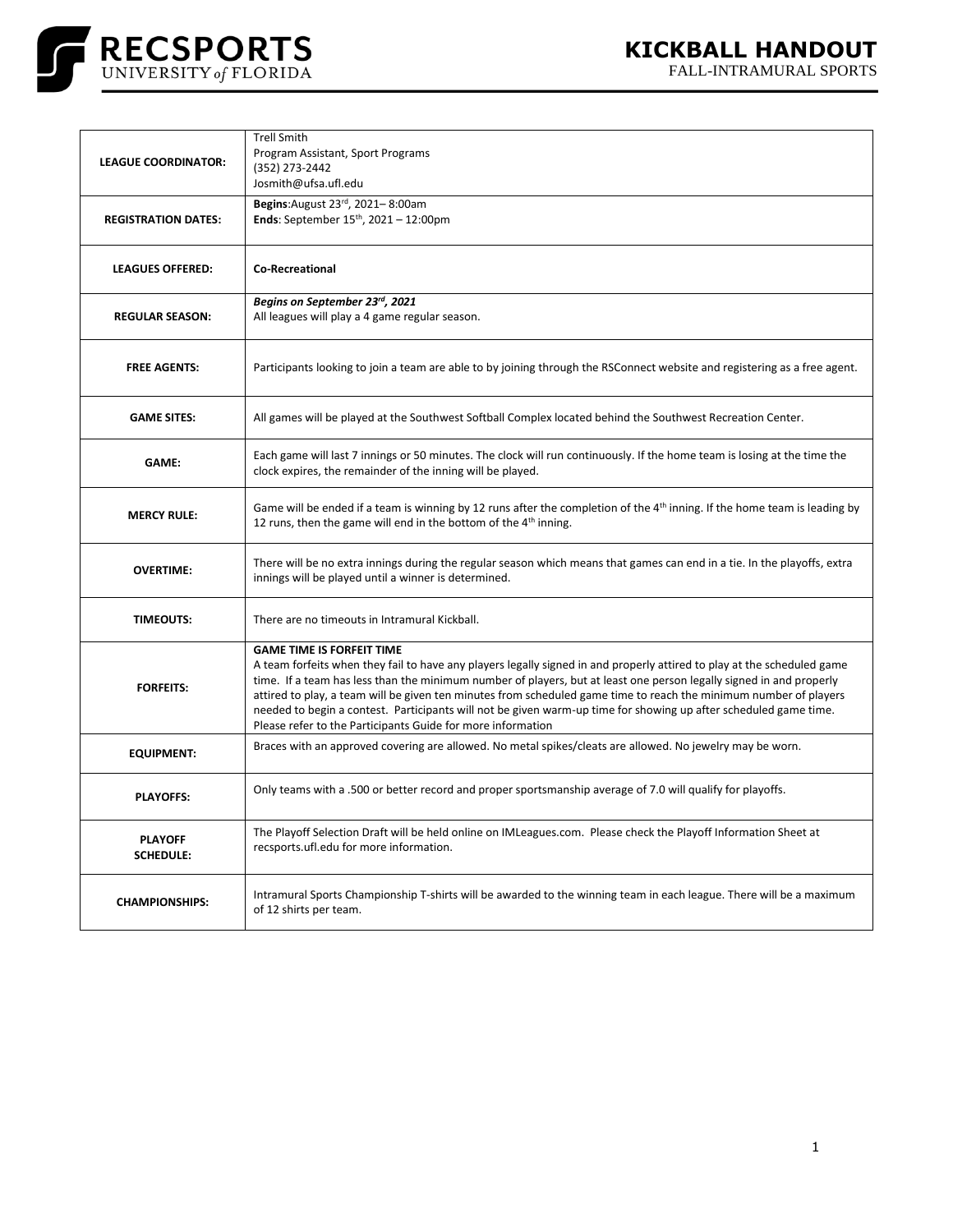

 $\overline{\mathsf{T}}$ 

 $\Gamma$ 

FALL-INTRAMURAL SPORTS

| <b>RULES REVIEW:</b>         | WAKA Rules govern all rules not covered in Intramural Sports rules:<br>Teams will pitch to their own teams.<br>The kicker will have a maximum of three pitches to put the ball into play, in which a maximum of two pitches<br>$\bullet$<br>may be fouled off.<br>If a kicking team's ball comes to rest without being contacted by the fielding team and does not completely<br>$\bullet$<br>cross the semicircle line that will be placed approximately 10 feet from home plate, the kicker will be called<br>out and all runners will return to their original bases.<br>Only players in the kicking lineup are eligible to play in the field.<br>$\bullet$<br>Fielding teams must field a catcher.<br>$\bullet$<br>The fielding team pitcher must remain behind the pitching mound until the ball is kicked.<br>$\bullet$<br>One player may roam anywhere within the infield. However, the one "roamer" may not cross the semicircle<br>$\bullet$<br>line until the ball has been kicked. Once kicked, fielders may enter the semicircle.<br>All other fielders must remain behind each base line until the ball is kicked.<br>$\bullet$                                                                                                                                                                                                                                                                                                                                                                                                                                                                                                                                                                                                                                                                                                                                                                                                                                                                                                                                                                                                                                                                                                                                                                                                                                                                                                                                                                                                                                                                                                                                                                                                                                                                                                                                    |
|------------------------------|---------------------------------------------------------------------------------------------------------------------------------------------------------------------------------------------------------------------------------------------------------------------------------------------------------------------------------------------------------------------------------------------------------------------------------------------------------------------------------------------------------------------------------------------------------------------------------------------------------------------------------------------------------------------------------------------------------------------------------------------------------------------------------------------------------------------------------------------------------------------------------------------------------------------------------------------------------------------------------------------------------------------------------------------------------------------------------------------------------------------------------------------------------------------------------------------------------------------------------------------------------------------------------------------------------------------------------------------------------------------------------------------------------------------------------------------------------------------------------------------------------------------------------------------------------------------------------------------------------------------------------------------------------------------------------------------------------------------------------------------------------------------------------------------------------------------------------------------------------------------------------------------------------------------------------------------------------------------------------------------------------------------------------------------------------------------------------------------------------------------------------------------------------------------------------------------------------------------------------------------------------------------------------------------------------------------------------------------------------------------------------------------------------------------------------------------------------------------------------------------------------------------------------------------------------------------------------------------------------------------------------------------------------------------------------------------------------------------------------------------------------------------------------------------------------------------------------------------------------------------------------|
| <b>CO-REC RULES REVIEW:</b>  | Teams are only allowed to play with any combination of males and females provided they meet the minimum<br>$\bullet$<br>number of 2 players for each gender and they do not exceeded the maximum number of 5 players for one<br>gender.<br>Points awarded are the same, regardless of the gender scoring.<br>٠<br>Men and women must kick in an alternating gender line-up. The men's kicking order and the women's kicking<br>$\bullet$<br>order will be independent of the other while maintaining the alternating gender line-up                                                                                                                                                                                                                                                                                                                                                                                                                                                                                                                                                                                                                                                                                                                                                                                                                                                                                                                                                                                                                                                                                                                                                                                                                                                                                                                                                                                                                                                                                                                                                                                                                                                                                                                                                                                                                                                                                                                                                                                                                                                                                                                                                                                                                                                                                                                                             |
| <b>REGISTRATION PROCESS:</b> | <b>Register your IMLeagues Account</b><br>1.<br>Go to https://www.recsports.ufl.edu.<br>а.<br>Under the Intramural Sports tab, click on IMLeagues.<br>b.<br>Sign on using your Gatorlink username and password.<br>c.<br>d.<br>Complete the required information and click Sign In.<br>Click the University of Florida link at the top of the page.<br>e.<br>2.<br>Signing Up A Team For An Intramural Sport<br>Log in to your IMLeagues account using your Gatorlink username and password.<br>а.<br>Click the Create Team button at the top right under Player Signup OR click on the University of Florida link<br>b.<br>and go to the school's homepage on IMLeagues.<br>Select Kickball and the League and Division you wish to play in (if registration has not opened yet, you may<br>c.<br>organize your team in the Waitlist. Once registration opens you must log in and move your team from the<br>Waitlist to desired Division).<br>Click Create Team.<br>d.<br>View the "Captain's Training Video" embedded via YouTube and review Kickball Sport Rules.<br>e.<br>f.<br>Complete the "Kickball Captain's Quiz 2019".<br>i. You must obtain a 100% on this quiz to be eligible to register. An unlimited number of attempts are<br>allowed.<br>Once you pass, enter all necessary information and click Submit.<br>g.<br>If registration has not opened and your team has been added to the waitlist, once league registration opens<br>h.<br>you must move your team to desired Division.<br>i. Log in to your IMLeagues.com account.<br>Select your Kickball team from the "Teams" section on your homepage.<br>ш.<br>A red banner will appear at the top of the next screen prompting you to "click here" to view open<br>iii.<br>spots in Divisions.<br>Review open Divisions and select "Move to Division".<br>iv.<br>З.<br>Joining An Intramural Sports Team<br>Create a Team (for team captains only)<br>a.<br>i. Invite members to the team<br>If team member has already registered on IMLeagues, search for his/her name and invite<br>$\bullet$<br>him/her, all invited members must accept the invitation to be added to your team<br>If team member is <b>not registered</b> on IMLeagues, scroll down to the "Invite by Email Address" box<br>٠<br>an input his/her email address.<br>b.<br>Join a Team<br>i. Click the orange <b>Join Team</b> icon button at the top of your homepage.<br>Select Kickball and the League and Division which your desired team is registered.<br>ii.<br>iii. A list of teams playing in that division will load, select the team you wish you join by clicking the<br>orange Join Team icon.<br>iv. Agree to the waiver and fill in all necessary information.<br>A message will be sent to the captain of the team you asked to join, once the captain has given<br>v.<br>approval you will be added to the roster. |